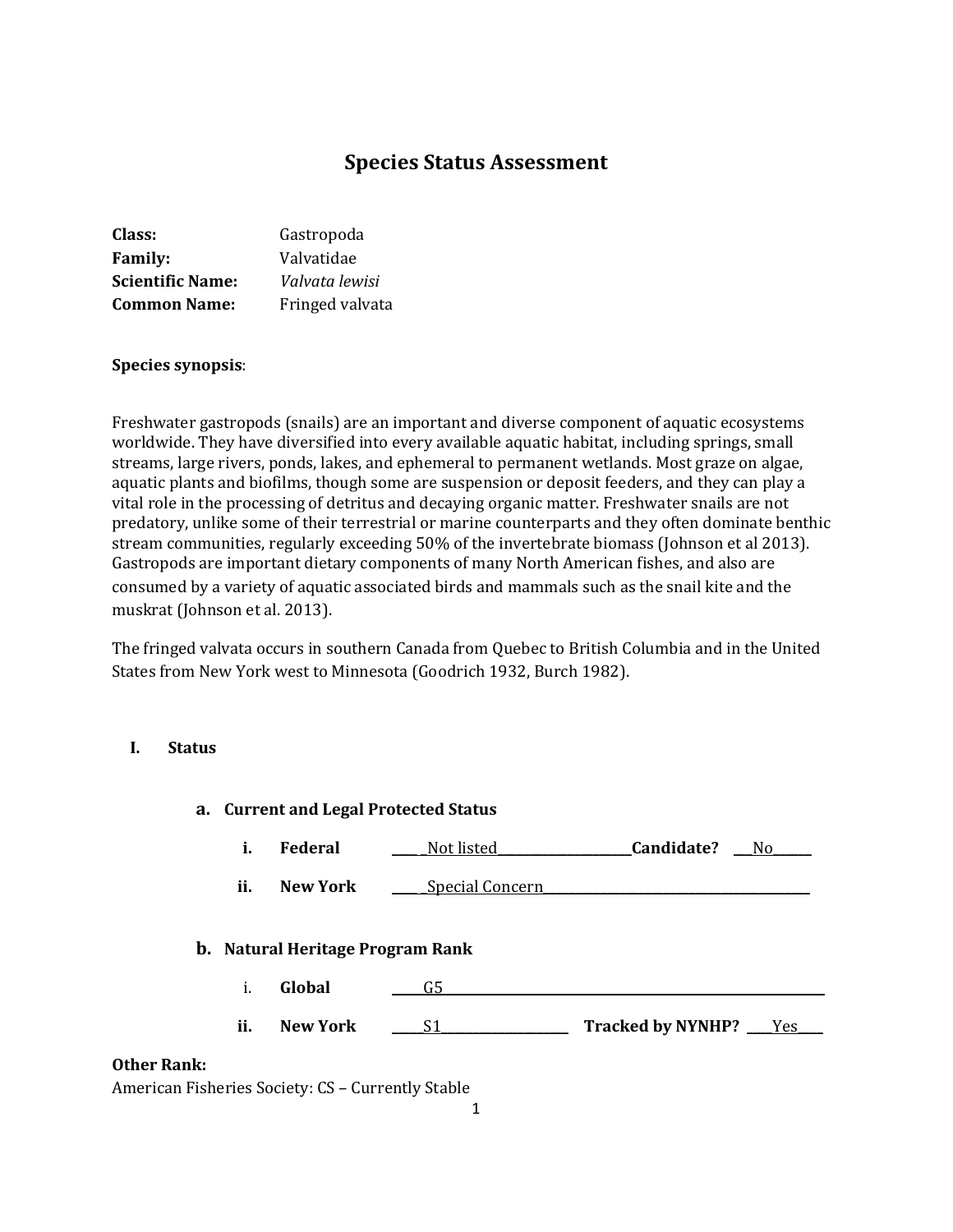# **Status Discussion:**

The fringed valvata is ranked secure globally and critically imperiled in New York. Little is known about its status within the state or throughout its range.

### **II. Abundance and Distribution Trends**

#### **a. North America**

| i. Abundance      |  |  |
|-------------------|--|--|
|                   |  |  |
| ii. Distribution: |  |  |
|                   |  |  |
|                   |  |  |
| b. Regional       |  |  |
| i. Abundance      |  |  |
|                   |  |  |
| ii. Distribution: |  |  |
|                   |  |  |
|                   |  |  |
|                   |  |  |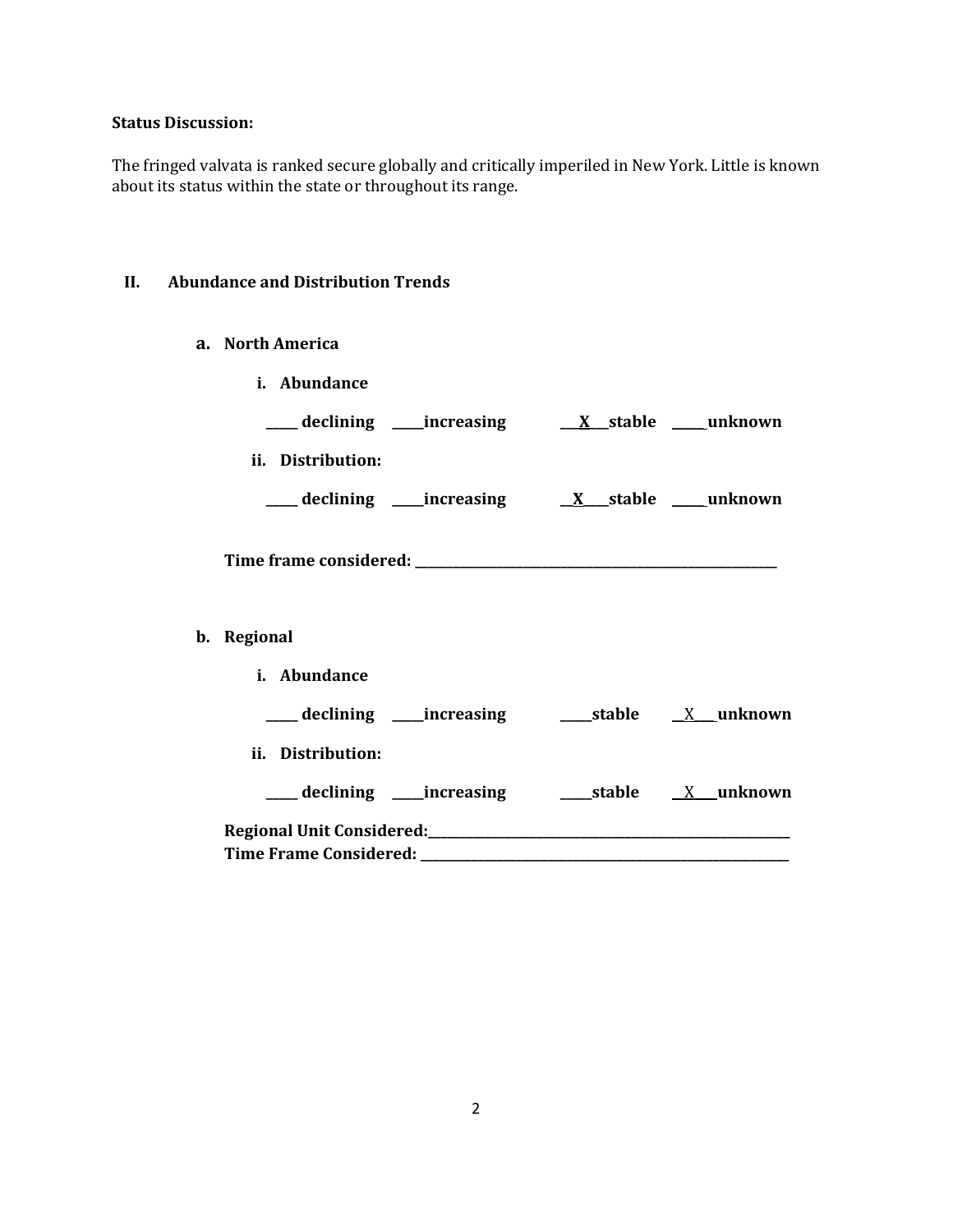**c. Adjacent States and Provinces**

| <b>CONNECTICUT</b>   | Not Present $X$                                      |  | No data $\_\_\_\_\_\_\_\_\_\_\_\_\_\_\_\_\_$ |
|----------------------|------------------------------------------------------|--|----------------------------------------------|
| <b>MASSACHUSETTS</b> | Not Present ______                                   |  | No data $\_\ X$ $\_\_$                       |
| i. Abundance         |                                                      |  |                                              |
|                      | ___ declining ___ increasing ___ stable __ X_unknown |  |                                              |
| ii. Distribution:    |                                                      |  |                                              |
|                      | ___ declining ___ increasing ___ stable __ X_unknown |  |                                              |
|                      |                                                      |  |                                              |
|                      | Listing Status: Not listed (SNR/SU) SGCN? No         |  |                                              |
| <b>NEW JERSEY</b>    | Not Present $X$                                      |  | No data $\_\_\_\_\_\_\_\_\_\_\$              |
| <b>ONTARIO</b>       | Not Present _______                                  |  | No data ______                               |
| i. Abundance         |                                                      |  |                                              |
|                      |                                                      |  |                                              |
|                      |                                                      |  |                                              |
| ii. Distribution:    |                                                      |  |                                              |
|                      |                                                      |  |                                              |
|                      |                                                      |  |                                              |
|                      | Listing Status: Not listed (SNR/SU)                  |  |                                              |
| PENNSYLVANIA         | Not Present                                          |  | No data _____                                |
| i. Abundance         |                                                      |  |                                              |
|                      |                                                      |  |                                              |
| ii. Distribution:    |                                                      |  |                                              |
|                      |                                                      |  |                                              |
|                      |                                                      |  |                                              |
|                      | Listing Status: Not listed (SNR/SU) SGCN? No         |  |                                              |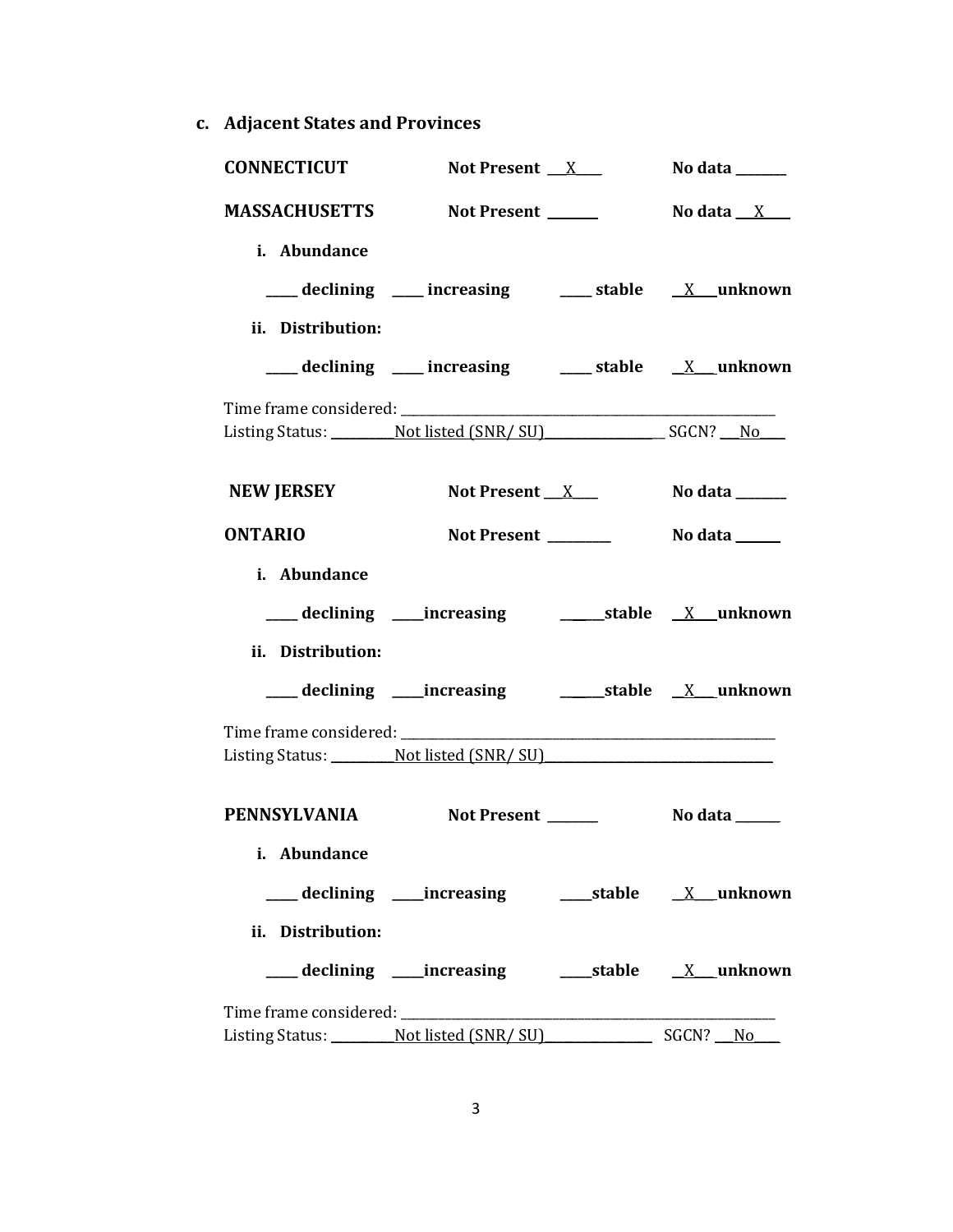| <b>QUEBEC</b>     |                                                        |                                       |
|-------------------|--------------------------------------------------------|---------------------------------------|
| i. Abundance      |                                                        |                                       |
|                   |                                                        |                                       |
| ii. Distribution: |                                                        |                                       |
|                   |                                                        |                                       |
|                   |                                                        |                                       |
|                   | Listing Status: Not listed (SNR/SU)                    |                                       |
| <b>VERMONT</b>    |                                                        | Not Present $X$ No data $\frac{X}{X}$ |
| d. NEW YORK       |                                                        | No data                               |
| i. Abundance      |                                                        |                                       |
|                   | ___ declining ___ increasing ___ stable __ X__ unknown |                                       |
| ii. Distribution: |                                                        |                                       |
|                   | ___ declining ___ increasing ___ stable __ X _unknown  |                                       |
|                   |                                                        |                                       |

# **Monitoring in New York.**

No monitoring activities or regular surveys are conducted in New York.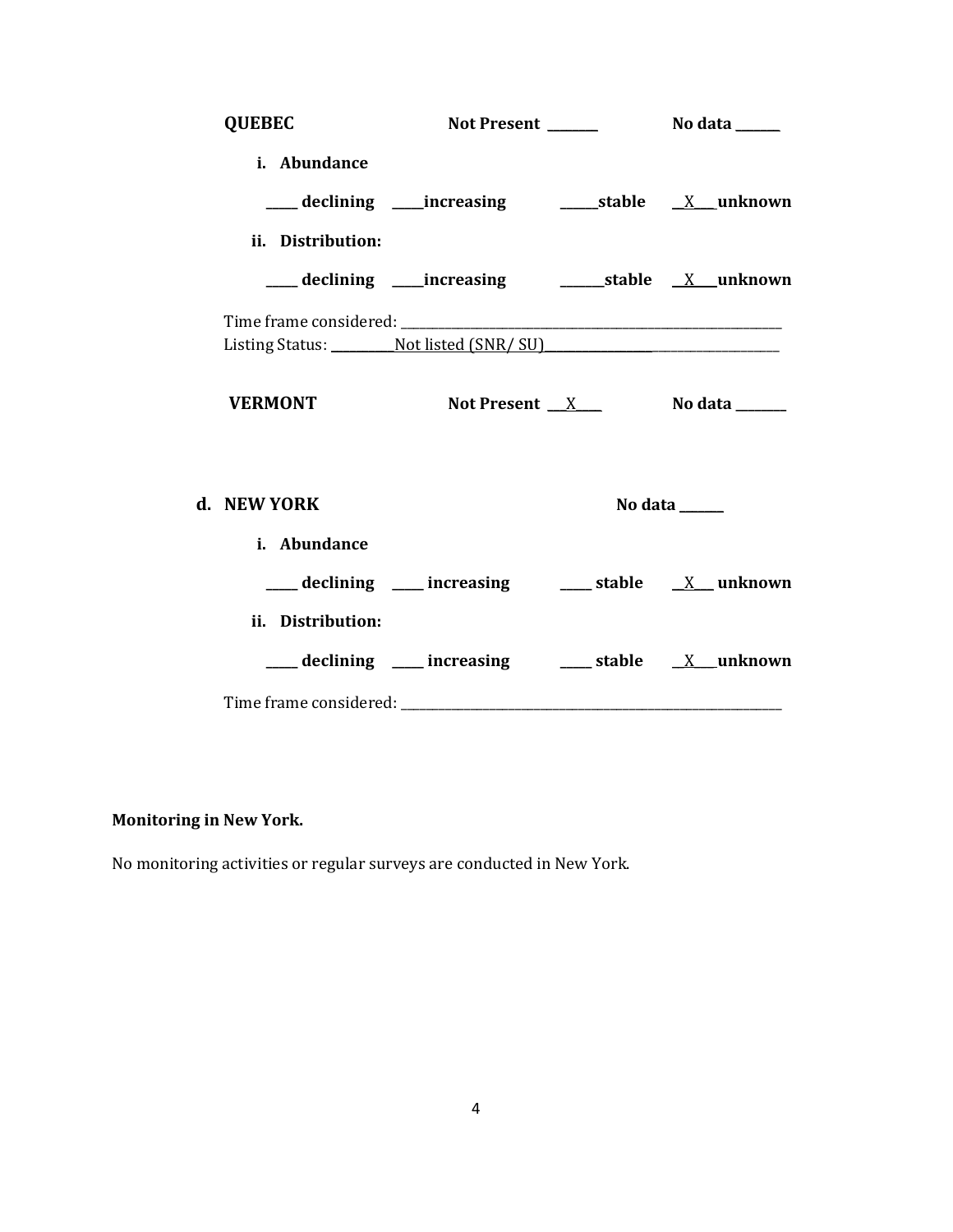# **Trends Discussion:**



Figure 1. Conservation status of the fringed valvata in North America (NatureServe 2012).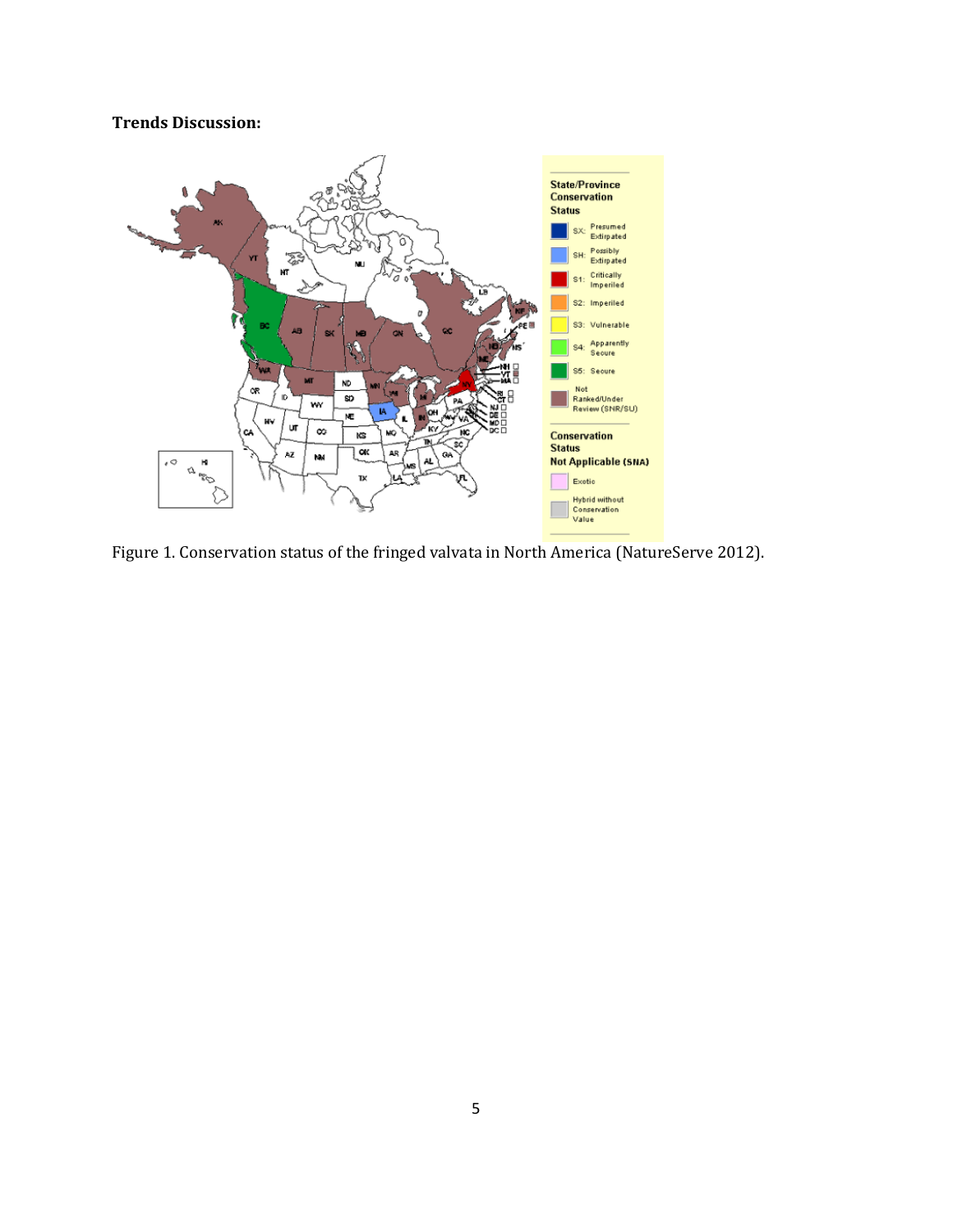#### **III. New York Rarity, if known:**

| <b>Historic</b> | # of Animals | # of Locations | % of State |
|-----------------|--------------|----------------|------------|
| prior to 1970   |              |                |            |
| prior to 1980   |              |                |            |
| prior to 1990   |              |                |            |

#### **Details of historic occurrence:**

Harman and Berg (1971) documented a population in Oneida Lake, where it was relatively scarce, living on sand down to the depths of 7 m (Harman and Berg 1971). Other substrata include mud and aquatic vegetation (Baker 1928a).

| Current | # of Animals | # of Locations | % of State |
|---------|--------------|----------------|------------|
|         |              | _______        |            |

#### **Details of current occurrence:**

One population was located during a survey of the freshwater snails of New York, in a ditch at Oneida Shores County Park, Onondaga County, within the St. Lawrence River watershed (Jokinen 1992). In June of 2012 Alexander Karatayev, Vadim Karatayev, and Lyubov Burlakova found 4 individuals in 3 locations in Oneida Lake (A. Karatayev, personal communication). It is also known to occur in Lake Erie and in the Hudson River.

#### **New York's Contribution to Species North American Range:**

| % of NA Range in New York | <b>Classification of New York Range</b> |  |
|---------------------------|-----------------------------------------|--|
| $\frac{100}{2}$ (endemic) | Core                                    |  |
| $-76-99$                  | $X$ Peripheral                          |  |
| $-51-75$                  | Disjunct                                |  |
| $\frac{26-50}{2}$         | Distance to core population:            |  |
| $X = 1-25$                |                                         |  |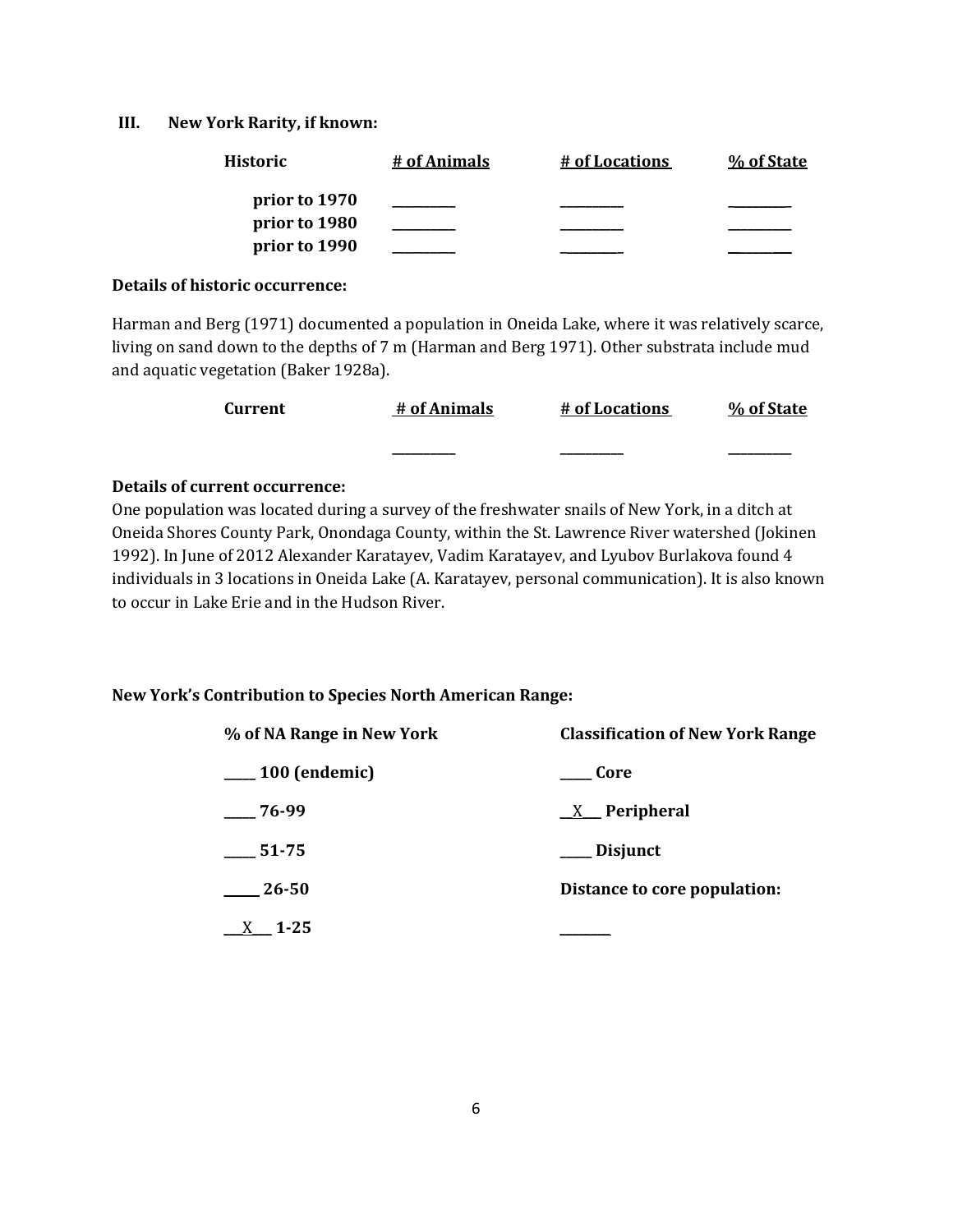# **IV. Primary Habitat or Community Type:**

- **1.** Winter-stratified Monomictic Lake
- **2.** Ditch/Intermittent Stream
- **3**. Summer-stratified Monomictic Lake
- **4**. Large/Great River

### **Habitat or Community Type Trend in New York:**

| _Declining X Stable ___Increasing | Unknown      |
|-----------------------------------|--------------|
|                                   |              |
| <b>Habitat Specialist?</b>        | X Yes<br>No. |
| <b>Indicator Species?</b>         | X Yes<br>No  |

# **Habitat Discussion:**

The fringed valvata is most commonly found in lakes, often at considerable depths, as well as on mud among submerged vegetation (Clarke 1981). Sites where it has been found spanned a relatively narrow range of pH (7.7 to 8.6) and conductivity (0.31 to 0.57 mS) (Prescott and Curteanu 2004).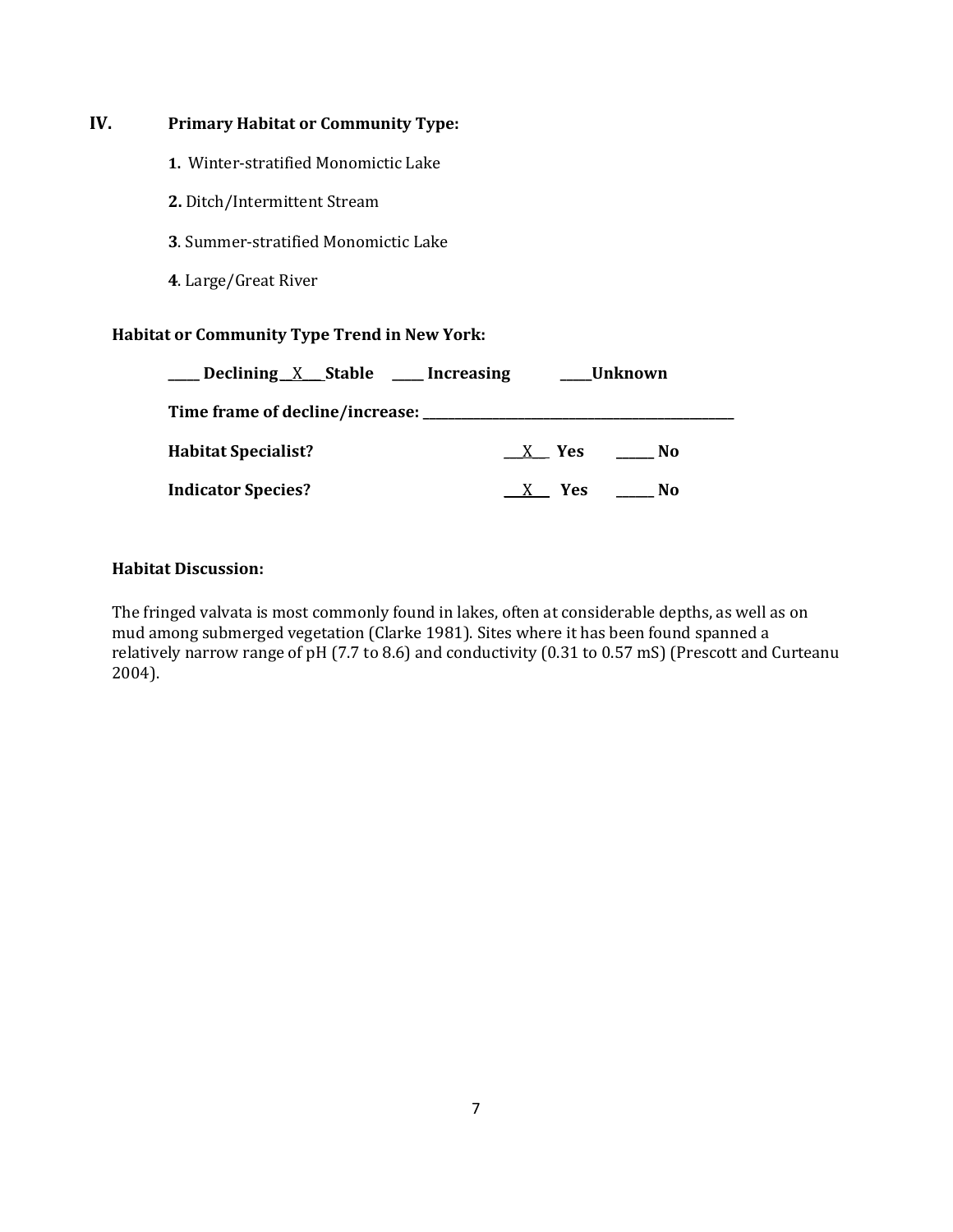- **V. New York Species Demographics and Life History**
	- \_\_\_X\_\_\_ **Breeder in New York**
		- \_\_X\_\_\_ **Summer Resident**
		- \_\_X\_\_\_ **Winter Resident**
		- **\_\_\_\_\_ Anadromous**
	- **\_\_\_\_\_ Non-breeder in New York**
		- **\_\_\_\_\_ Summer Resident**
		- **\_\_\_\_\_ Winter Resident**
		- **\_\_\_\_\_ Catadromous**
	- **\_\_\_\_\_ Migratory only**
	- **\_\_\_\_\_Unknown**

#### **Species Demographics and Life History Discussion:**

Very little is known regarding the life history of this species.

Most Gastropods belong to the clade Caenogastropoda, in which individuals mature slowly (requiring at least a year), are long-lived dioecious species with internal fertilization, and females generally attach eggs to firm substrates in late spring and early summer. Many species are narrow endemics associated with lotic habitats, often isolated in a single spring, river reach, or geographically restricted river basin (Johnson et al. 2013). In contrast, members of the clade Heterobranchia are hermaphroditic, mature quickly, and generally have shorter generation times (Johnson et al. 2013).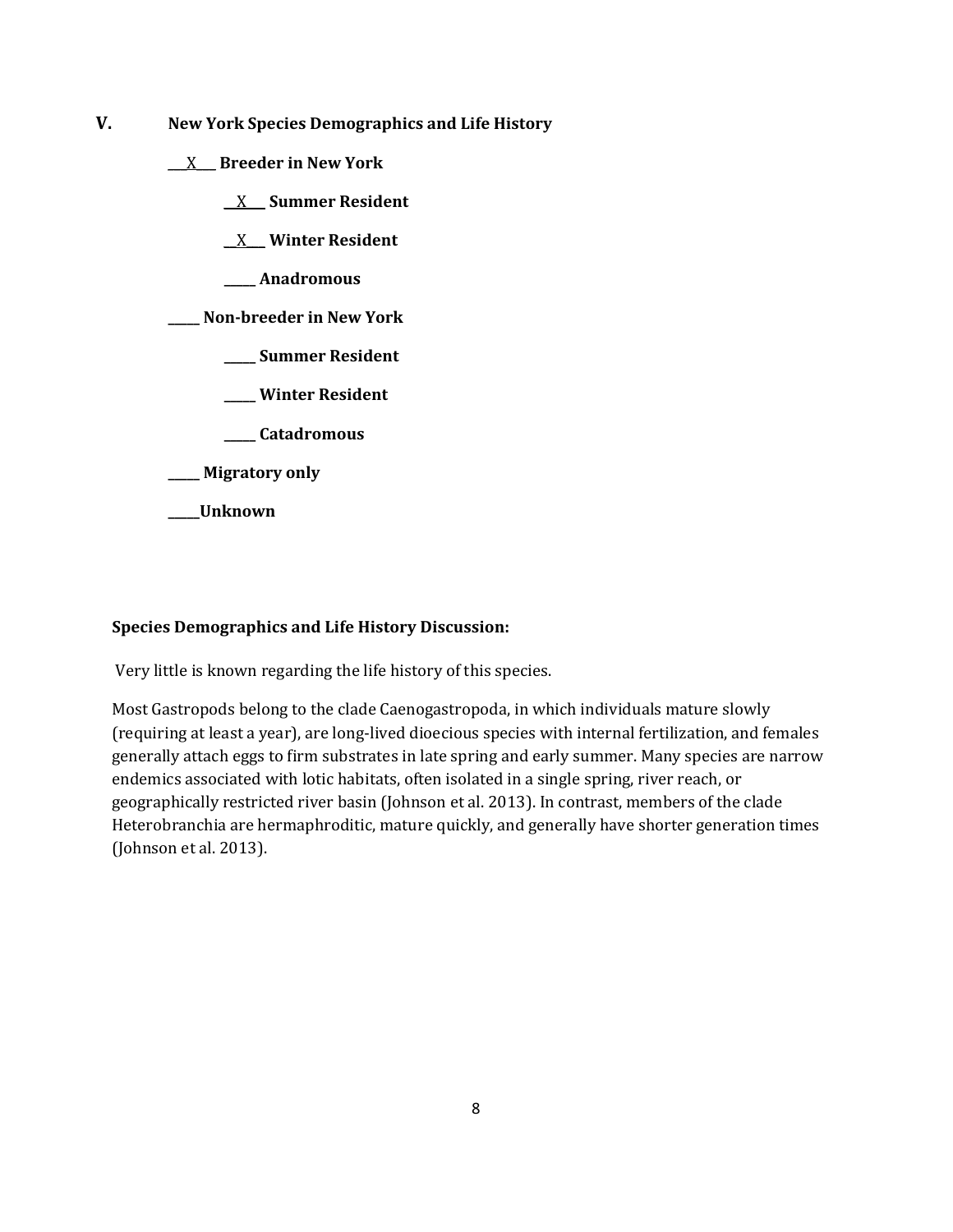# **VI. Threats:**

Experts meeting concluded that there is insufficient information to assess threats to this species. High imperilment rates among freshwater gastropods have been linked to alteration, fragmentation and destruction of habitat and introduction of non-indigenous species. Causes of habitat degradation and gastropod species loss include dams, impounded reaches, development of riparian areas, channelization, erosion, excess sedimentation, groundwater withdrawal and associated impacts on surface streams (flows, temperature, dissolved oxygen), multiple forms of pollution (salt, metals such as Cu, Hg, Zn, untreated sewage, agricultural runoff, pesticides/fertilizers), changes in aquatic vegetation, and invasion of exotic species (Johnson et al. 2013). Most gastropod species live in the shallows (depths less than 3 m), where food abundance is greatest. As a result, drastic water fluctuations, such as draw-downs, may cause declines in snail populations (Hunt and Jones 1972).

Strayer (1987) concluded that human activities had destroyed much of the original mollusk fauna in some parts of the Hudson basin, but not in others. Channelization of farmed mucklands and industrial pollution from Beacon were noted as causes for the notably reduced biodiversity of mollusks in the Wallkill River of Orange County and the Fishkill Creek of Dutchess County, respectively.

The New Zealand mud snail (*Potamopyrgus antipodarum*) is a highly invasive species that was introduced in Idaho in the 1980s. It can have devastating consequences to aquatic ecosystems, reducing or eliminating native snail species (Benson et al. 2013). This snail was found established in Lake Ontario in 1991 (Zaranko et al. 1997) and in Lake Erie in 2005 (Levri et al. 2007).

#### **Are there regulatory mechanisms that protect the species or its habitat in New York?**

**\_\_\_\_\_\_\_ No \_\_\_\_\_ Unknown** \_\_\_X\_\_\_ **Yes** 

The Protection of Waters Program provides protection for rivers, streams, lakes, and ponds under Article 15 of the NYS Conservation Law, however this may not be sufficient enough to protect this species.

# **Describe knowledge of management/conservation actions that are needed for recovery/conservation, or to eliminate, minimize, or compensate for the identified threats:**

Basic biological information is lacking for most taxa of freshwater gastropods and there is a strong need for surveys and biological studies given the strong evidence of decline and extinction.

Although not specific to the coldwater pond snail, the NYS Comprehensive Wildlife Conservation Strategy (CWCS) recommends the following actions for the freshwater gastropods (NYSDEC 2005):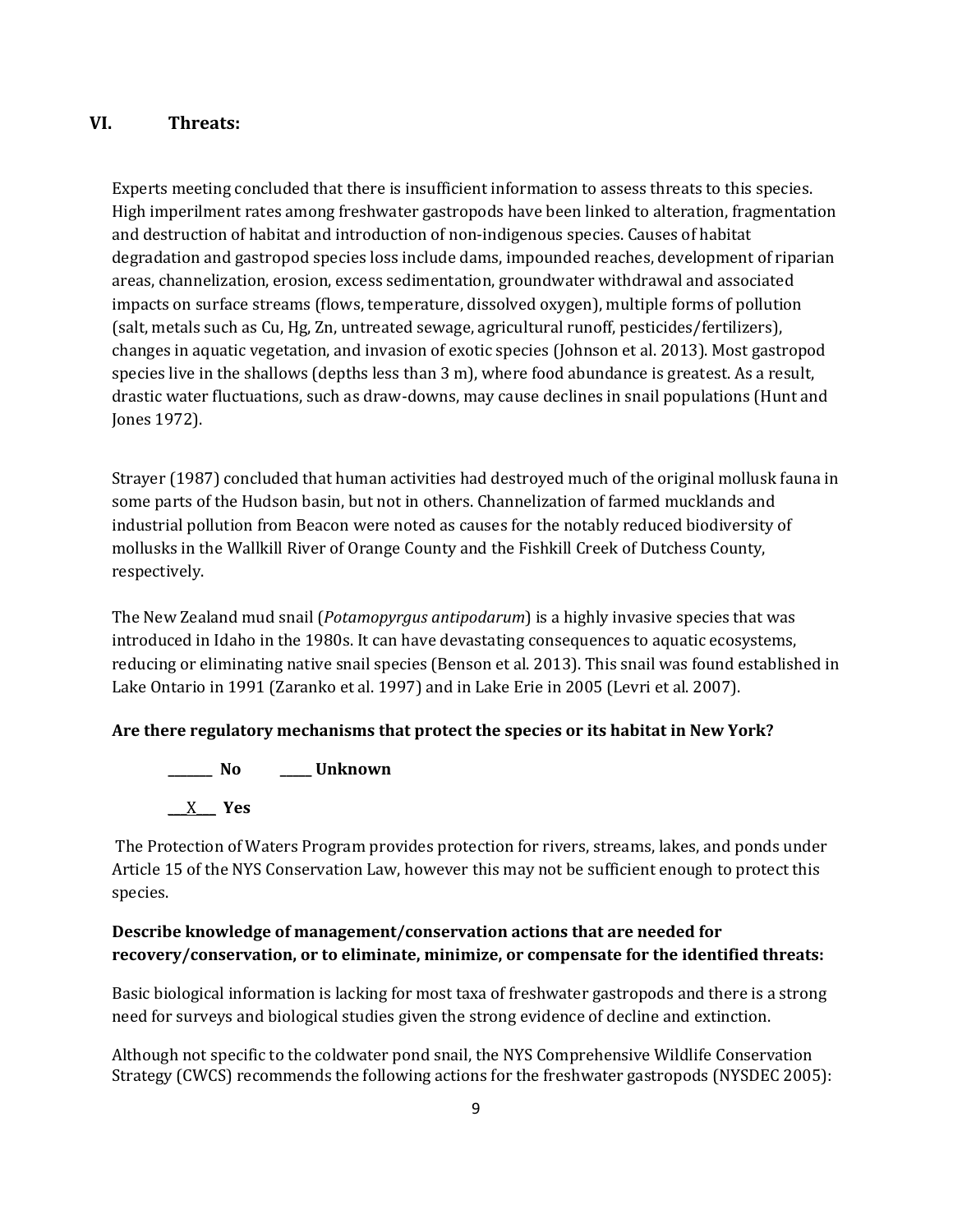- Develop fact sheets for paper distribution and the DEC website
- Determine habitat requirements for all life stages
- Determine threats specific to species
- Determine habitat management techniques
- Determine life history and population dynamics
- Determine distribution

#### **VII. References**

American Fisheries Society (AFS). 2013. Conservation assessment of freshwater gastropods (snails) from Canada and the United States by the Gastropod Subcommittee (Endangered Species Committee). Fisheries 38: 247-282.

Baker, F. C. 1928. The fresh water Mollusca of Wisconsin, Part 1: Gastropoda. Wisconsin Geographical and Natural History Survey Bulletin 70: 1-494.

Benson, A.J., R.M. Kipp, J. Larson, and A. Fusaro. 2013. *Potamopyrgus antipodarum*. USGS Nonindigenous Aquatic Species Database, Gainesville, FL. http://nas.er.usgs.gov/queries/factsheet.aspx?SpeciesID=1008 Revision Date: 6/11/2012

Burch, J. B. Freshwater snails (Mollusca: Gastropoda) of North America. Environmental Monitoring and Support Laboratory, Office of Research and Development, United States Environmental Protection Agency, Cincinnati, Ohio. EPA-600/3-82-026: 1-294.

Clarke, A. H. 1981. The freshwater molluscs of Canada. National Museum of Natural Sciences, National Museum of Canada, Ottawa.

Goodrich, C. 1932. The mollusca of Michigan. Michigan handbook series no. 3. University of Museums, University of Michigan, Ann Arbor.

Harman, W. N. and C. O. Berg. 1971. The freshwater snails of central New York. Cornell University Agricultural Experiment Station, Ithaca, New York 1(4): 1-68.

Johnson, P.D., A.E. Bogan, K.M. Brown, N.M. Burkhead, J.R. Cordeiro, J.T. Garner, P.D. Hartfield, D.A.W. Lepitzki, G.L. Mackie, E. Pip, T.A. Tarpley, J. S. Tiemann, N.V. Whelan, and E.E. Strong. 2013. Conservation status of freshwater gastropods of Canada and the United States. American Fisheries Society Bulletin 38(6): 37p.

Jokinen, E. H. 1992. The freshwater snails (Mollusca: Gastropoda) of New York State. New York State Museum Bulletin 482.